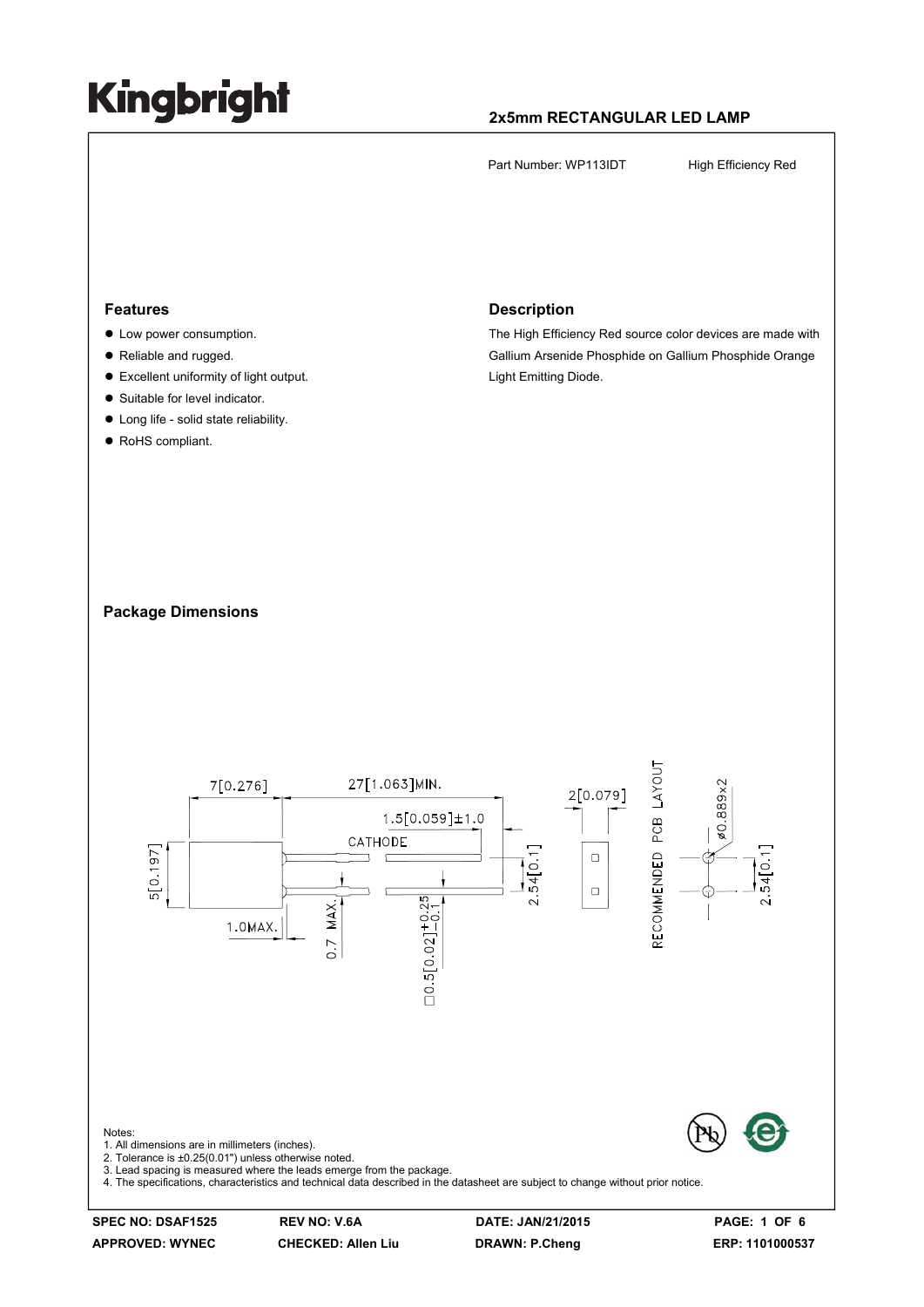#### **Selection Guide**

| <b>SEIECHOH QUIDE</b> |                                 |              |                        |      |                      |  |  |  |  |  |
|-----------------------|---------------------------------|--------------|------------------------|------|----------------------|--|--|--|--|--|
| Part No.              | <b>Dice</b>                     | Lens Type    | Iv (mcd) [2]<br>@ 10mA |      | Viewing<br>Angle [1] |  |  |  |  |  |
|                       |                                 |              | Min.                   | Typ. | 201/2                |  |  |  |  |  |
| WP113IDT              | High Efficiency Red (GaAsP/GaP) | Red Diffused | 4                      |      | $110^\circ$          |  |  |  |  |  |
|                       |                                 |              | *2                     | *4   |                      |  |  |  |  |  |

Notes:

1. θ1/2 is the angle from optical centerline where the luminous intensity is 1/2 of the optical peak value.

2. Luminous intensity/ luminous Flux: +/-15%.

\*Luminous intensity value is traceable to the CIE127-2007 compliant national standards.

#### **Electrical / Optical Characteristics at TA=25°C**

| Symbol              | <b>Parameter</b>         | <b>Device</b>              | Typ.          | Max. | <b>Units</b> | <b>Test Conditions</b> |
|---------------------|--------------------------|----------------------------|---------------|------|--------------|------------------------|
| λpeak               | Peak Wavelength          | High Efficiency Red        | 627           |      | nm           | $IF=20mA$              |
| <b>AD [1]</b>       | Dominant Wavelength      | <b>High Efficiency Red</b> | 617           |      | nm           | $IF=20mA$              |
| $\Delta\lambda$ 1/2 | Spectral Line Half-width | <b>High Efficiency Red</b> | 45            |      | nm           | $IF=20mA$              |
| C                   | Capacitance              | High Efficiency Red        | 15            |      | pF           | $V_F = 0V$ ; f = 1MHz  |
| VF [2]              | <b>Forward Voltage</b>   | High Efficiency Red        | $\mathcal{P}$ | 2.5  | V            | $IF=20mA$              |
| <b>IR</b>           | Reverse Current          | High Efficiency Red        |               | 10   | uA           | $V_R = 5V$             |

Notes:

1. Wavelength: +/-1nm.

2. Forward Voltage: +/-0.1V.

3. Wavelength value is traceable to the CIE127-2007 compliant national standards.<br>4. Excess driving current and/or operating temperature higher than recommended conditions may result in severe light degradation or premature failure.

#### **Absolute Maximum Ratings at TA=25°C**

| <b>Parameter</b>              | <b>High Efficiency Red</b>         | <b>Units</b> |  |
|-------------------------------|------------------------------------|--------------|--|
| Power dissipation             | 75                                 | mW           |  |
| DC Forward Current            | 30                                 | mA           |  |
| Peak Forward Current [1]      | 160                                | mA           |  |
| Reverse Voltage               | 5                                  | v            |  |
| Operating/Storage Temperature | $-40^{\circ}$ C To $+85^{\circ}$ C |              |  |
| Lead Solder Temperature [2]   | 260°C For 3 Seconds                |              |  |
| Lead Solder Temperature [3]   | 260°C For 5 Seconds                |              |  |

Notes:

1. 1/10 Duty Cycle, 0.1ms Pulse Width.

2. 2mm below package base.

3. 5mm below package base.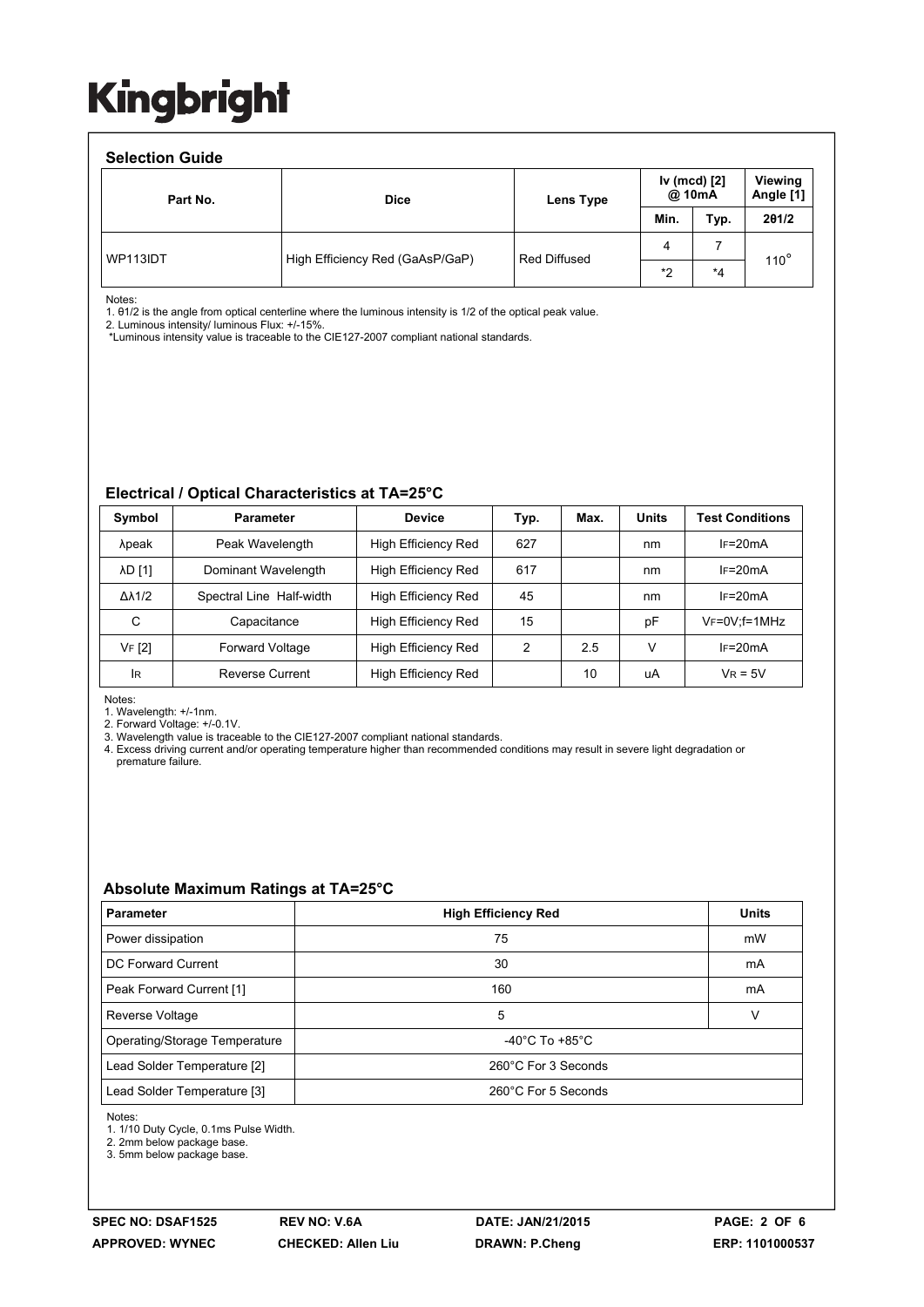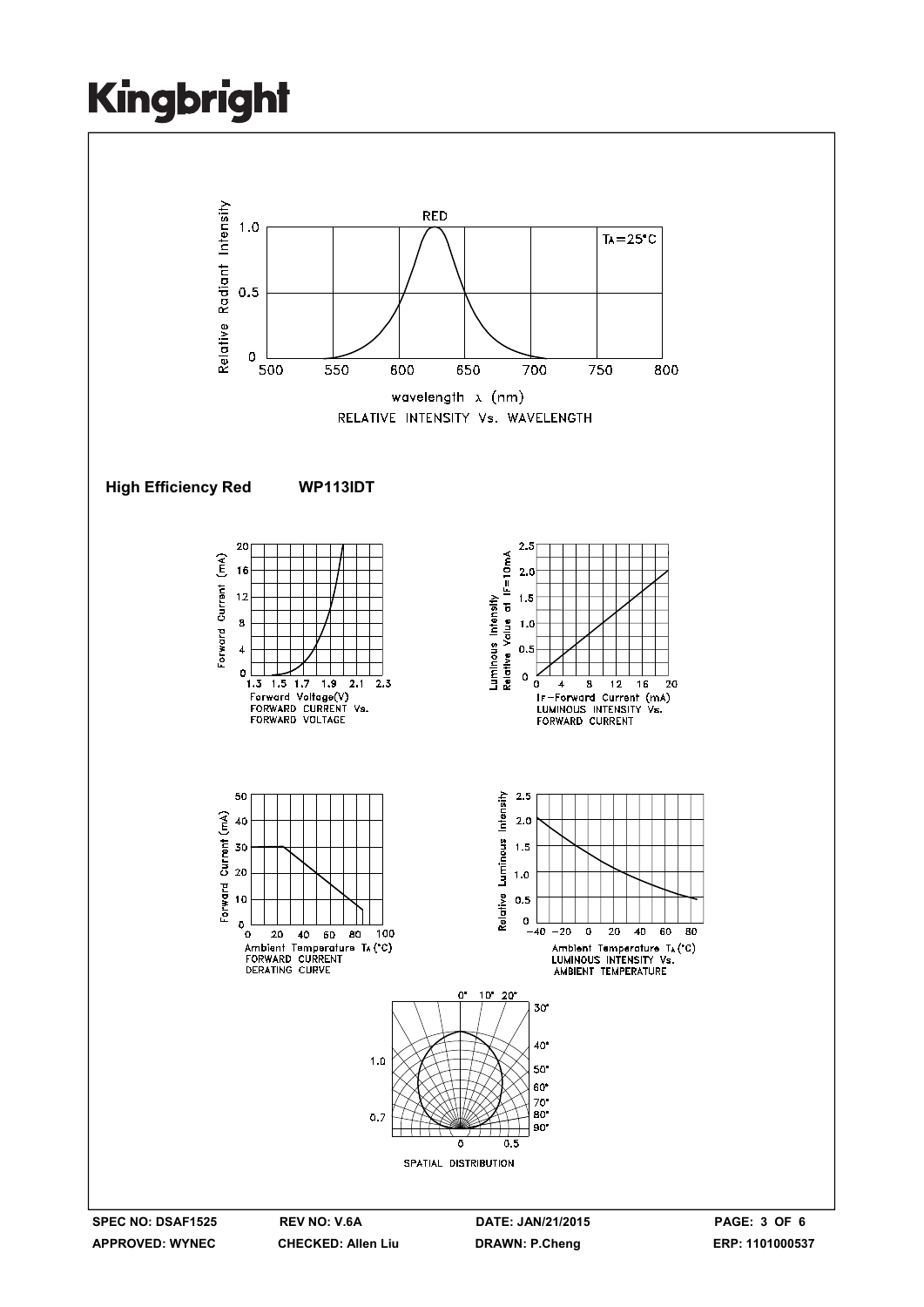

- 5. The contents and information of this document may not be reproduced or re-transmitted without permission by Kingbright.
- 6. All design applications should refer to Kingbright application notes available at http://www.KingbrightUSA.com/ApplicationNotes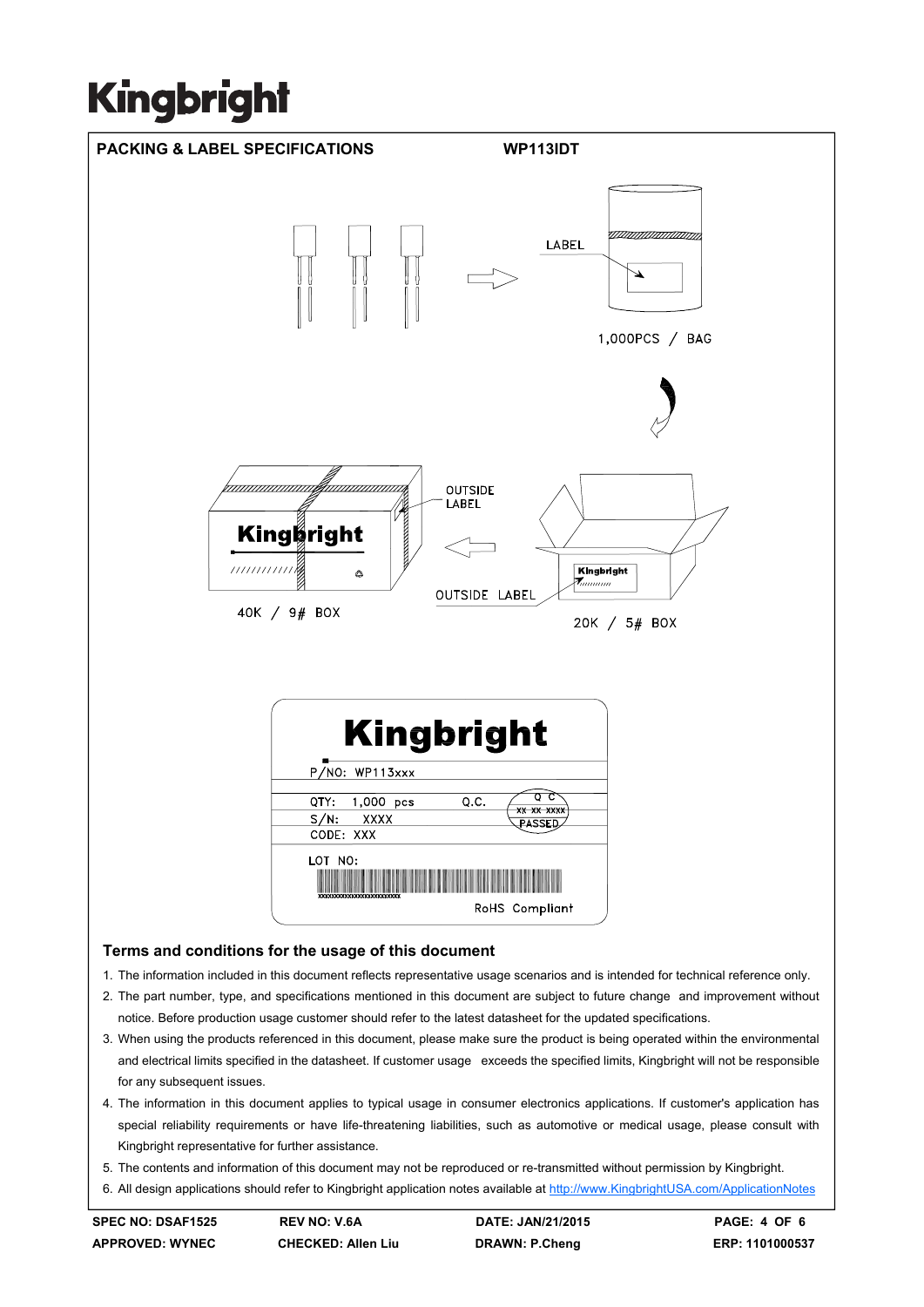#### PRECAUTIONS

- 1. Storage conditions:
	- a. Avoid continued exposure to the condensing moisture environment and keep the product away from rapid transitions in ambient temperature.
	- b.LEDs should be stored with temperature  $\leq 30^{\circ}$ C and relative humidity < 60%.
	- c.Product in the original sealed package is recommended to be assembled within 72 hours of opening. Product in opened package for more than a week should be baked for 30  $(+10/-0)$  hours at 85 ~ 100°C.
- 2. The lead pitch of the LED must match the pitch of the mounting holes on the PCB during component placement. Lead-forming may be required to insure the lead pitch matches the hole pitch. Refer to the figure below for proper lead forming procedures. (Fig. 1)



"  $\bigcap$  " Correct mounting method " $\times$ " Incorrect mounting method

Note 1-3: Do not route PCB trace in the contact area between the leadframe and the PCB to prevent short-circuits.

3. When soldering wires to the LED, each wire joint should be separately insulated with heat-shrink tube to prevent short-circuit contact. Do not bundle both wires in one heat shrink tube to avoid pinching the LED leads. Pinching stress on the LED leads may damage the internal structures and cause failure. (Fig. 2)



4. Use stand-offs (Fig.3) or spacers (Fig.4) to securely position the LED above the PCB.



- 5. Maintain a minimum of 3mm clearance between the base of the LED lens and the first lead bend. (Fig. 5 and 6)
- 6. During lead forming, use tools or jigs to hold the leads securely so that the bending force will not be transmitted to the LED lens and its internal structures. Do not perform lead forming once the component has been mounted onto the PCB. (Fig. 7)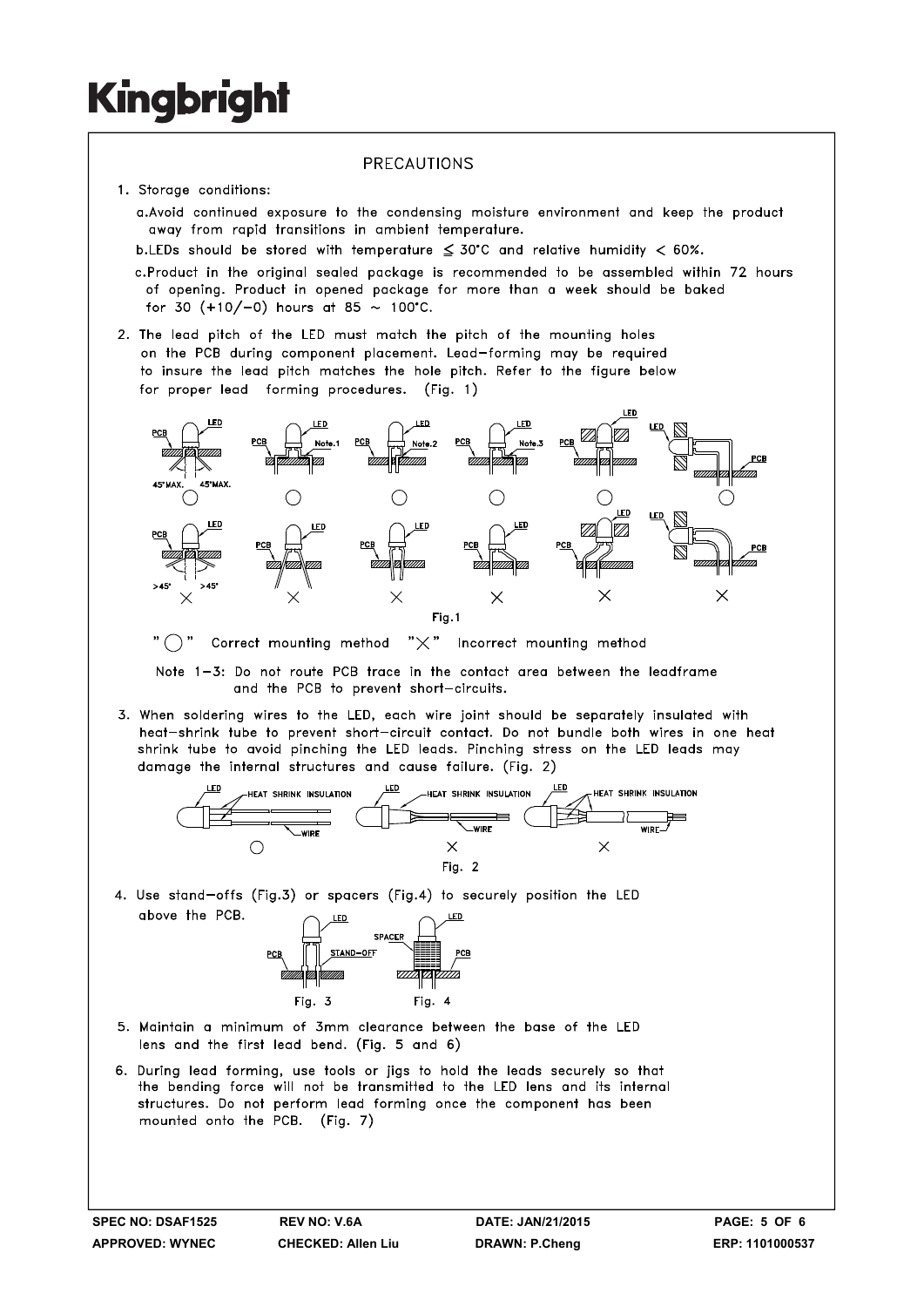

- solder bath temperature of 260°C
- 2. Peak wave soldering temperature between 245°C  $\sim$  255°C for 3 sec (5 sec max).
- 3.Do not apply stress to the epoxy resin while the temperature is above 85°C.

4. Fixtures should not incur stress on the component when mounting and during soldering process. 5.SAC 305 solder alloy is recommended.

6.No more than one wave soldering pass.